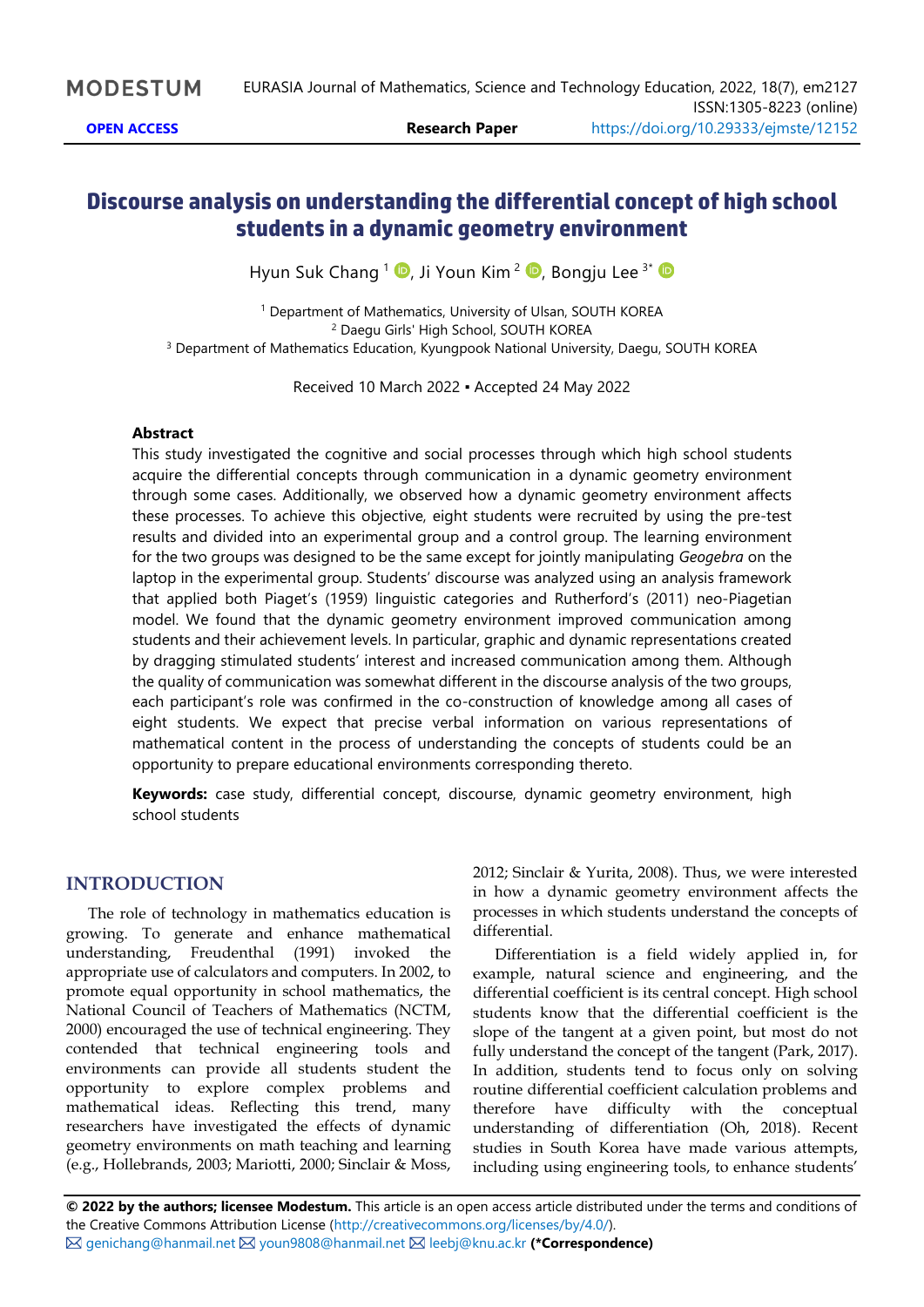#### **Contribution to the literature**

- This study tried to explore the cognitive and social processes through which high school students acquire the differential concepts through communication in a dynamic geometry environment.
- This study shows how a dynamic geometry environment affects cognitive and social processes.
- This study considered rationale for the applicability of Piaget's (1959) speech category and Rutherford's (2011) neo-Piagetian model and applied the language analysis framework that applied two models together.

understanding of the differential concept (e.g., Hwang & Kim, 2016; Kang, 2012; Lee et al., 2014; Oh, 2018). However, according to our review of the literature, studies have rarely investigated how a dynamic geometry environment affects students' communication in the learning process to understand differential concepts. This gap in the literature encouraged us to conduct a study on our topic of interest, and we took note of Sfard's (2007) discourse theory for the analysis of communication that occurs in a class.

Many studies have demonstrated that Sfard's (2007) discourse theory can be applied in mathematics education (e.g., Gucler, 2013; Kim et al., 2012; Lewis, 2017; Sinclair & Moss, 2012; Sinclair & Yurita, 2008). The focus of this discourse theory is the analysis of the process by which students' colloquial discourses are transformed into mathematical discourses. However, some studies related to this theory have not presented a framework for analyzing students' language in the course of teaching and learning. To fill this gap in the literature, Sinclair and Moss (2012) analyzed the levelspecific language discourse by applying Van Hieles' theory of geometry levels, and Kim et al. (2012) developed structured questionnaires to classify the level of infinite concept.

In this context, two studies, Piaget (1959) and Vygotsky (1987), of the relationships between thought and language are noteworthy. Devries (1997) posited that Piaget's (1959) theory could be fused with Vygotsky's (1987) theory through the social expansion of child research. Rutherford (2011) proposed a neo-Piagetian model that extended Piaget's (1959) cognitive perspective to a socio-cultural perspective in the human socialization process. In addition, researchers have highlighted the need for empirical studies on the cognitive and social dimensions of students' knowledge construction and their interaction patterns and influences (e.g., Bormanaki & Khoshhal, 2017).

In this study, we intended to analyze the discourse of high school students understanding the concepts of differential in a dynamic geometry environment. The following two problems were set for discourse analysis. First, how are the cognitive and social processes in which high school students acquire differential concepts through communication in a dynamic geometry environment? Second, how does a dynamic geometry environment affect the processes by which students understand the concepts of differential? To solve these problems, we considered the rationale for the applicability of Piaget's (1959) speech category and Rutherford's (2011) neo-Piagetian model and applied the language analysis framework that applied two models together.

# **THEORETICAL BACKGROUND**

#### **Piaget's Speech Category**

Piaget (1959) classified the external expression of children's speech into two types, namely, egocentric speech and socialized speech, depending on whether the listener's perspective is considered. He categorized egocentric speech into repetition, monologue, and dual or collective monologue and socialized speech into adapted information, criticism, command-requestthreat, question, and answer. In this functional classification of children's speech, the branching point of the categorization of egocentric speech and socialized speech is a dual or collective monologue and adapted information. A dual or collective monologue is an immediate response to external stimuli, without understanding or participation, and does not consider the perspectives of others. For example, when a child appears to be talking but only asserts oneself and the conversation is disconnected. Adapted information corresponds to a case of exchanging thoughts with others, conveying interests, affecting behavior, and cooperating for a common purpose. From this point on, children begin to consider others' perspectives, and their language is socialized.

Mayer (2005) described Piaget (1959) as the first to record and analyze children's peer conversations within an established social context. Mayer (2005) viewed that Piaget (1959) attempted to interpret children's speech function in relation to the accompanying behavior, rather than the mere feature of children's uttered phrases. In other words, Mayer (2005) explained that Piaget (1959) introduced the natural scientists' method to the study of children's behavior and language and adapted it to that purpose. Vygotsky (1987) suggested that the greatest strength of Piaget's (1959) theory is its basis on an evolutionary perspective and pure empiricism and proposed that the factual basis of Piaget's (1959) theory was presented in studies of children's use of language.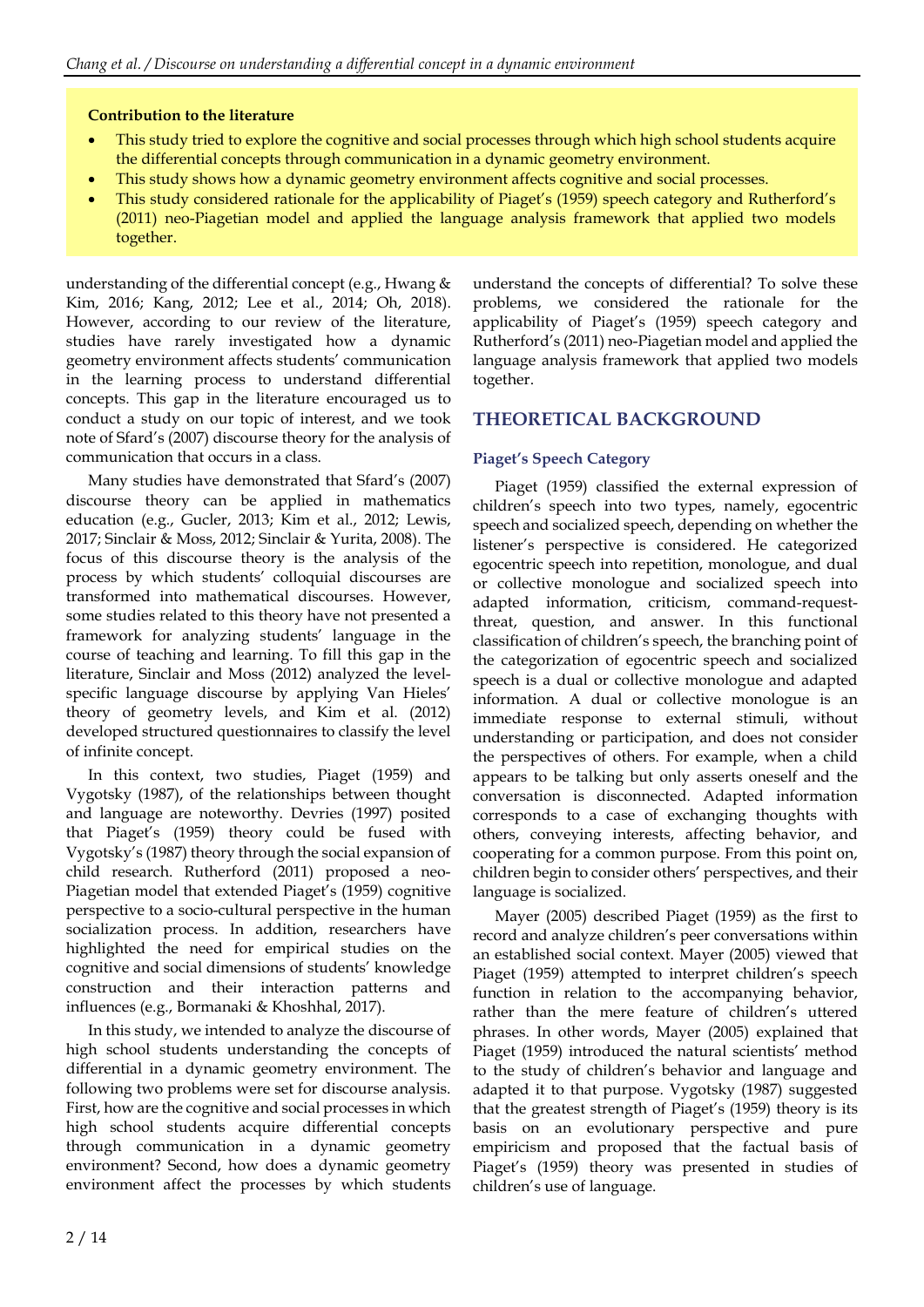Based on this background, in this study, we applied the natural scientific and measurable functional classification of children's speech, the basis of Piaget's (1959) theory, to discourse analysis.

#### **Rutherford's Neo-Piagetian Model**

Various attempts have been made to apply Piaget's (1959) theory to teaching and learning. Rutherford (2011)'s neo-Piagetian model is one of these studies. A prerequisite for these attempts is the consideration of social relations, that is, socio-cultural context. Rutherford (2011) constructed a theory of assimilation and accommodation in the cognitive and cultural domain (Bormanaki & Khoshhal, 2017). Bormanaki and Khoshhal (2017) considered that in addition to the cognitive development of the ego, contextual and sociocultural factors play a notable role in cognitive development. They viewed foreign language learning, especially reading comprehension, as related to contextual and socio-cultural factors. For example, when readers read text related to English literature, they understand the text well if they are familiar with the culture and social context of the English-speaking world. In this case, readers can assimilate and accommodate the cultural information in the text, achieve cultural equilibration, and further their cognitive development. Thus, Bormanaki and Khoshhal (2017) proposed the neo-Piagetian model as a theory that could play an important role in the field of teaching and language learning.

Rutherford (2011) explained the process of an individual's adaptation and adjustment to society as cognitive social assimilation and cognitive social accommodation based on Piaget's (1959) theory of assimilation and accommodation. Rutherford (2011) defined cognitive assimilation as the *growth* of the schema for the adaptation of the internal system, cognitive accommodation as the *change* of the schema for external (environmental) adaptation, social assimilation as the cultural *growth* through adaptation of various cultural groups for adaptation in context, and social accommodation as the cultural *change* for adaptation of beliefs and traditional practices of various cultural groups. Thus, the model proposed by Rutherford (2011) is that an individual's personality develops through cognitive assimilation, cognitive accommodation, social assimilation, and social accommodation through linguistic semiotic mediation between individuals.

Rutherford's (2011) model suggests that communication is possible by using the symbol of language in society and that the social ego is formed through this use. Thus, in this study, we considered that Rutherford's (2011) neo-Piagetian model might reveal in the communication process the cognitive aspects of students' changes in mathematical concepts and the meaning of social interaction or context.

|          |            | Table 1. Framework for students' language analysis |            |
|----------|------------|----------------------------------------------------|------------|
| Category |            |                                                    | Code       |
| Piaget's |            | Egocentric Repetition                              | R          |
| speech   | speech     | Monologue                                          | М          |
|          |            | Dual monologue                                     | DΜ         |
|          | Socialized | Adapted information                                | AI         |
|          | speech     | Criticism                                          | CR         |
|          |            | Command-request-threat                             | СT         |
|          |            | Ouestion                                           | Q          |
|          |            | Answer                                             | A          |
| Neo-     |            | Cognitive assimilation                             | <b>NCA</b> |
|          |            | Piagetian Cognitive accommodation                  | NCR        |
| model    |            | Socio-cultural assimilation                        | <b>NSA</b> |
|          |            | Socio-cultural accommodation                       | NSR        |

#### **METHODS**

#### **Framework and Perspectives for Students' Language Analysis**

The primary interest of this study was to assess in what language format students express their thought changes such as assimilation and accommodation on the differential concepts in a dynamic geometry environment. We attempted to use an analysis framework that applied both Piaget's (1959) speech category and Rutherford's (2011) neo-Piagetian model, to analyze the language in students' discourses (**Table 1**). We coded the eight categories of Piaget's (1959) speech and the four dimensions of the neo-Piagetian model in **Table 1**.

Notably, assuming that there is a limit to finding verbal evidence of assimilation and accommodation, the following four perspectives were noted. First, we attempted to explain the concept of understanding a process of an individual or collective by assimilation and accommodation. In particular, in the process of understanding a concept by a student, we regarded it to be socio-cultural if he/she was absorbed into culture through cooperation or agreement with others, for example, a teacher or fellow students. Second, verbal evidence of assimilation and accommodation were designated as "grow" and "change," respectively, based on Rutherford (2011). However, the distinction between assimilation and accommodation might be ambiguous, and the linguistic expressions of students that result from assimilation and accommodation might not manifest. Assuming that all events presuppose a change in thinking, on the basis of the overall context of discourse, we attempted to classify each event into assimilation and accommodation. Third, because the same word could have different meanings or a different word could have the same meaning, we observed and classified the language expression of each student. Fourth, we reclassified Piaget's (1959) speech categories into four dimensions in the neo-Piagetian model.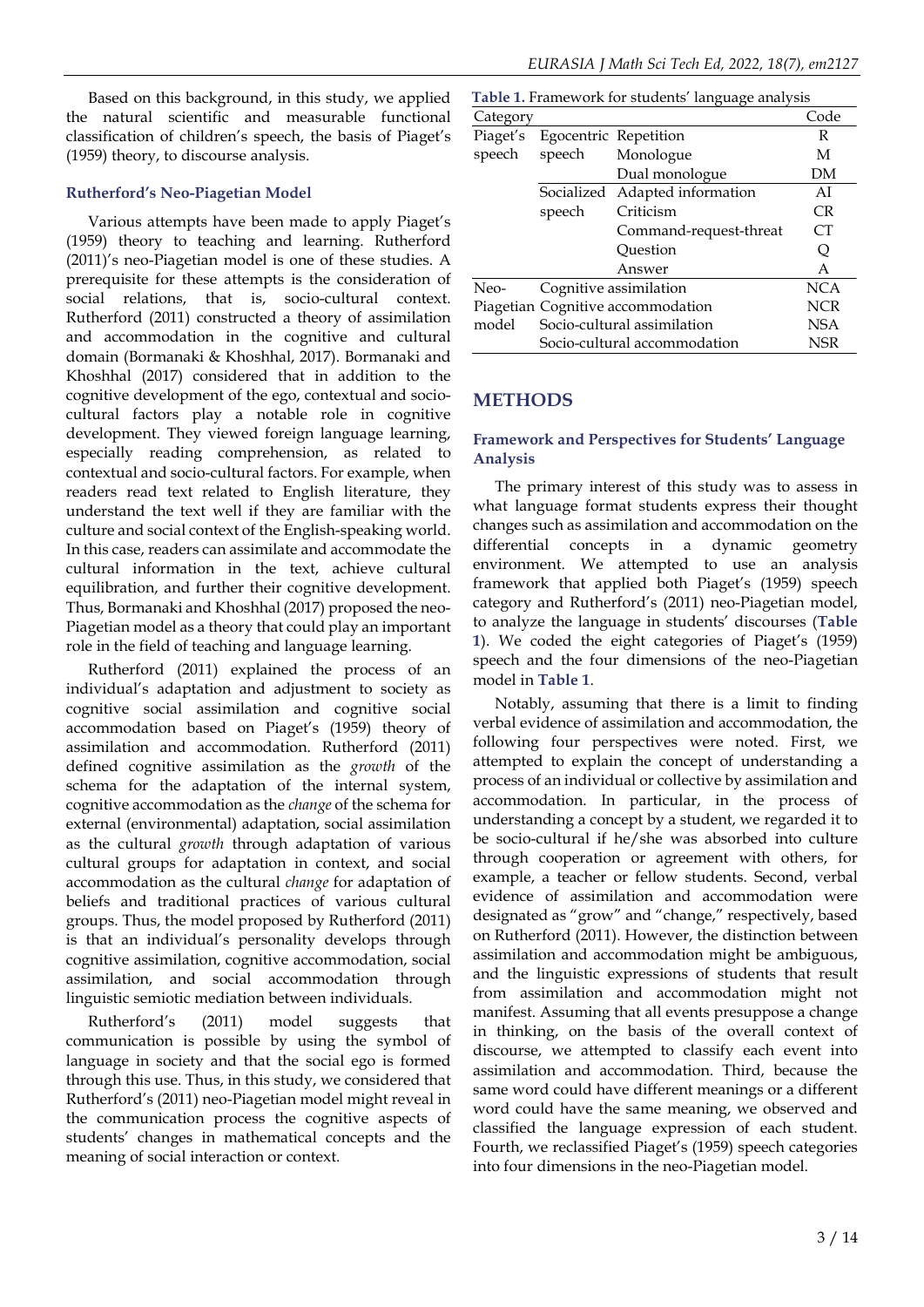|         | <b>Table 2. Class topics and environment</b>                          |                            |            |
|---------|-----------------------------------------------------------------------|----------------------------|------------|
| Group   | Environment                                                           | Topics                     | Time (min) |
|         | Experiment Cooperative learning through tasks with Geogebra without a | • Average rate of change   | 40         |
|         | teacher                                                               | • Differential coefficient |            |
| Control | Cooperative learning through tasks without a teacher                  | • Derivative               |            |

The advantages of the language analysis framework in **Table 1** to which both theories are applied are summarized in the following three points. First, in Piaget's (1928) language category, egocentric speaking was mainly used by Piaget (1959) to show that children's egocentric speaking decreases in the process of transitioning from the pre-operational stage to the concrete operational stage, but we regarded AI, A, CR, etc., as linguistic tools that play a role in communication. This is because AI, A, CR, etc., implies that the student considers the intentions of others or conveys his/her own intention. Thus, in this study, AI, A, CR, etc., were used to analyze quantitative and qualitative changes in practical communication. Second, although Piaget's (1959) speech category considered only the aspect of subjective socialization in which students consider each other, Rutherford (2011)'s classification of cognitive and socio-cultural categories on assimilation and accommodation made it possible to express the sociological influence on the students in every language category. It can be seen as a further expansion of the scope of analysis of the Piaget's (1959) speech category. Third, the language analysis framework in **Table 1** was able to show concretely the case in which students acquired the geometric meaning (the slope of the tangent line) of the differential (instantaneous rate of change) in the dynamic geometric environment.

A few of examples of the language analysis framework applied in this study are as follows. First, the student C2 who said "if you get  $f'(x)$  first, you get  $2x +$ 3" is presenting the result related to the derivative of the function and giving the information to other students. This student's language was classified as AI that conveys math-related information to other students. At the same time, in this process, the student recalled the concept of differentiation and applied it to the function, so it was classified as NCA.

Let's apply it to another example: "When this point is near to this point, it is tangent. Is this (2, 1)? Then, when (4, 7) approaches (2, 1), the slope of the tangent becomes equal. (4, 7) overlaps with (2, 1) and this line overlaps with the tangent". Student E3, who said this, looked at the computer and visually recognized the process of changing the graph from the average rate of change to the instantaneous rate of change, and subjectively understood the geometric meaning of the instantaneous rate of change. And she shared the knowledge she had acquired to other students, so we classified this language as AI. At the same time, we judged that the student changed the concept of instantaneous rate of change by subjective judgment based on dynamic graph expression rather than logically expanding the concept of differentiation, and we reclassified this verbal expression as NCR. On the other hand, since these students' conceptual images were formed based on dynamic visual images rather than a formal definition of differentiation, it implies the occurrence of misconceptions related to the differential concept in the future. Nevertheless, we interpreted the dynamic graph representation as affecting students' understanding of the concept of differentiation.

### **Class Topics and Environment**

In mid-October 2018, we separated eight participants into two groups of four and then conducted the experiment. Each class was held for 40 minutes for each group. Both groups conducted classes that completed the same tasks, without an explanation or intervention from a teacher (**Table 2**).

In the experimental group class, students manipulated *Geogebra* by jointly using one laptop. They had experience using cell-phones to draw graphs in their first-year math classes; thus, they did not object to using *Geogebra* and had no difficulty manipulating it. To exclude the overlapping phenomenon of students' change by a teacher and students' change by using *Geogebra,* and to reveal the effects of *Geogebra*, the teacher did not intervene in the cooperative learning process and merely observed the students. *Geogebra*'s features related to dragging and dynamic graph representation are common features of other dynamic geometry programs. Therefore, in this study*, Geogebra*, a geometric dynamic software familiar to students, was used.

#### **Test Tool**

We used six questions to evaluate how well students understood three class topics (**Table 3**). Two problems were presented per topic. One problem in each topic was easily solved by calculation, and the other problem required simple application ability. We extracted the six problems from a calculus I textbook. The pre- and posttest tools comprised the same problems. We assessed that the pre-test did not affect the post-test because students who insufficiently understood differential concepts were selected and the post-test was conducted approximately one month after the pre-test. In addition, the interviews indicated that the students did not recognize the pre-test and post-test problems as the same.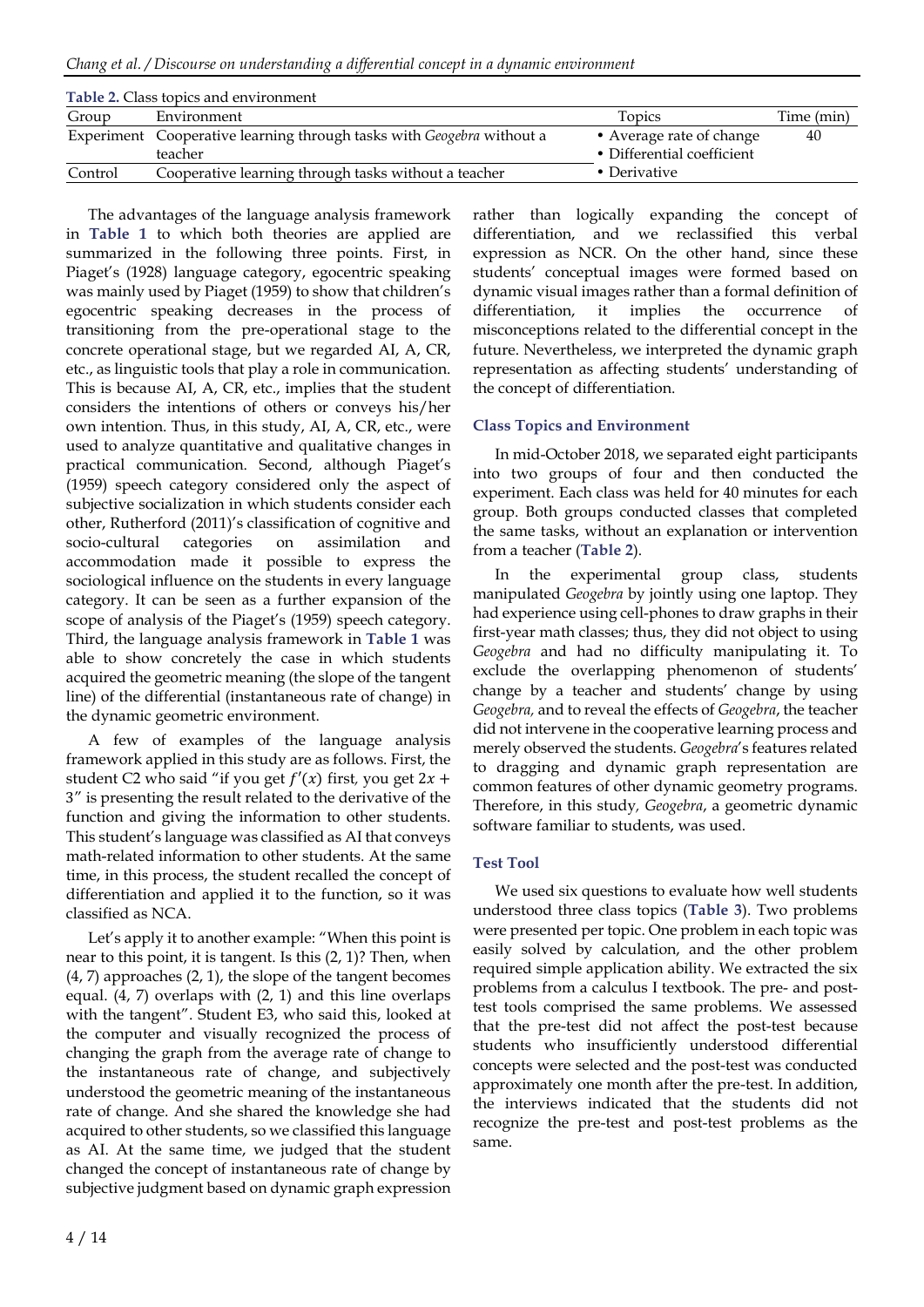| Table 3. Test tool           |                                                                                                                                                                         |
|------------------------------|-------------------------------------------------------------------------------------------------------------------------------------------------------------------------|
| Topics                       | Problems                                                                                                                                                                |
| Average rate of change       | 1. In the following function $f(x) = x^2 + x$ , calculate the average rate of change when the<br>value of $x$ changes from 1 to 3.                                      |
|                              | 2. For a function $f(x) = x^2 - 3x$ , the average rate of change is 0 when the value of x<br>changes from $a$ to $a + 2$ , then calculate value of the constant $a$ .   |
| Differential coefficient or  | 3. Calculate the differential coefficient at $x = 1$ in the function $f(x) = x^2 - x + 1$ .                                                                             |
| instantaneous rate of change | 4. For a function $f(x)$ , obtain the extreme values of $\lim_{h\to 0} \frac{f(1+5h)-f(1)}{h}$ when $f(1) = 5$ .                                                        |
| Derivative function          | 5. Use definition of a derivative function to find derivative of function $f(x) = x^4$ .<br>6. Find the rest of the polynomial $x^7 - x^3 + 3$ divided by $(x + 1)^2$ . |

#### **Participants**

To select participants, we conducted a pre-test with 100 high school sophomores in D-city, South Korea, who had learned differential concepts in September 2018. On the basis of the test results, we first selected students who required additional learning on the differential concept; next, eight students who wanted to voluntarily participate in the experiment were finally selected. All the students provided information on their grades, tendencies, and attitudes toward math, and their math teachers provided information on the students' communication abilities. On the basis of this information, we divided students into an experimental group and a control group, each comprising four students at similar levels in every aspect.

The profiles of the four students in the experimental group are as follows. E1 was a high-achieving student. She generally enjoyed studying math, and her scores were higher in math than in other subjects. She was introvert but kindly answered her friends' questions on problems that they did not understand. E2 was a relatively high-achieving student. She was usually quiet but did her best to participate. She had low confidence in math; thus, she carefully studied and often asked her friend questions. She solved the textbook problems several times and studied hard enough so that she could solve every problem in the textbook before the examination. E3 was a mid-achieving student. She encouraged and led her friends effectively as the leader of her class. She did not like math but wanted to be good at it. E4 was a relatively low-achieving student. She actively participated in class but did not study math much. Her math grades were lower than those of other subjects. She had poor comprehension ability but attempted to ask questions and understand the answers.

The profiles of the students in the control group are as follows. C1 was a high-achieving student. She had a meticulous, sincere personality, and actively participated in class. She also effectively shared what she understood with her friends. She thought that her scores in math were lower than those in other subjects; thus, she invested in studying math. C2 was a relatively highachieving student. She was sincere, diligent, and hardworking. She liked math and had higher scores in math than in other subjects. She was introvert but answered her friends kindly if they asked about problems. C3 was a mid-achieving student. She was an active class leader and got along well with her friends. She did not like math and did not ordinarily study math. C4 was a relatively low-achieving student at school. She liked to hang out with friends and wanted to be good at math but was not. Although she participated actively in class and understood concepts when they were introduced, because she did not subsequently review the concepts, she forgot them.

In terms of communication, we compared the two groups and expected them to show similar communication patterns as follows. In the experimental group, E3 would take a leading role in the dialog because she effectively led students. E1 and E2 had high grades; thus, they would mainly discuss and answer their friends' questions. E4 would continue her group's conversation by asking about what she did not understand. In the control group, C3 would lead the conversation because she was an excellent class leader. C1 and C2 would comment on or explain the learning content because they had high grades. C4 usually participated in class and expressed her opinions; thus, if she did not understand, she would ask her friend questions and encourage them to provide explanations.

#### **Task Material**

The task material comprised three parts—average rate of change, instantaneous rate of change, and derivative concepts—based on a calculus I textbook. The task for the average rate of change was organized into three subtasks:

- 1. indicating the change in  $x$  and  $y$  as symbols,
- 2. defining the average rate of change, and
- 3. solving basic examples.

The task for the instantaneous rate of change was organized into three subtasks:

- 1. defining the instantaneous rate of change or the differential coefficient at a point,
- 2. understanding its geometry meaning through graphs, and
- 3. solving basic examples.

The task for derivative concepts comprised two subtasks: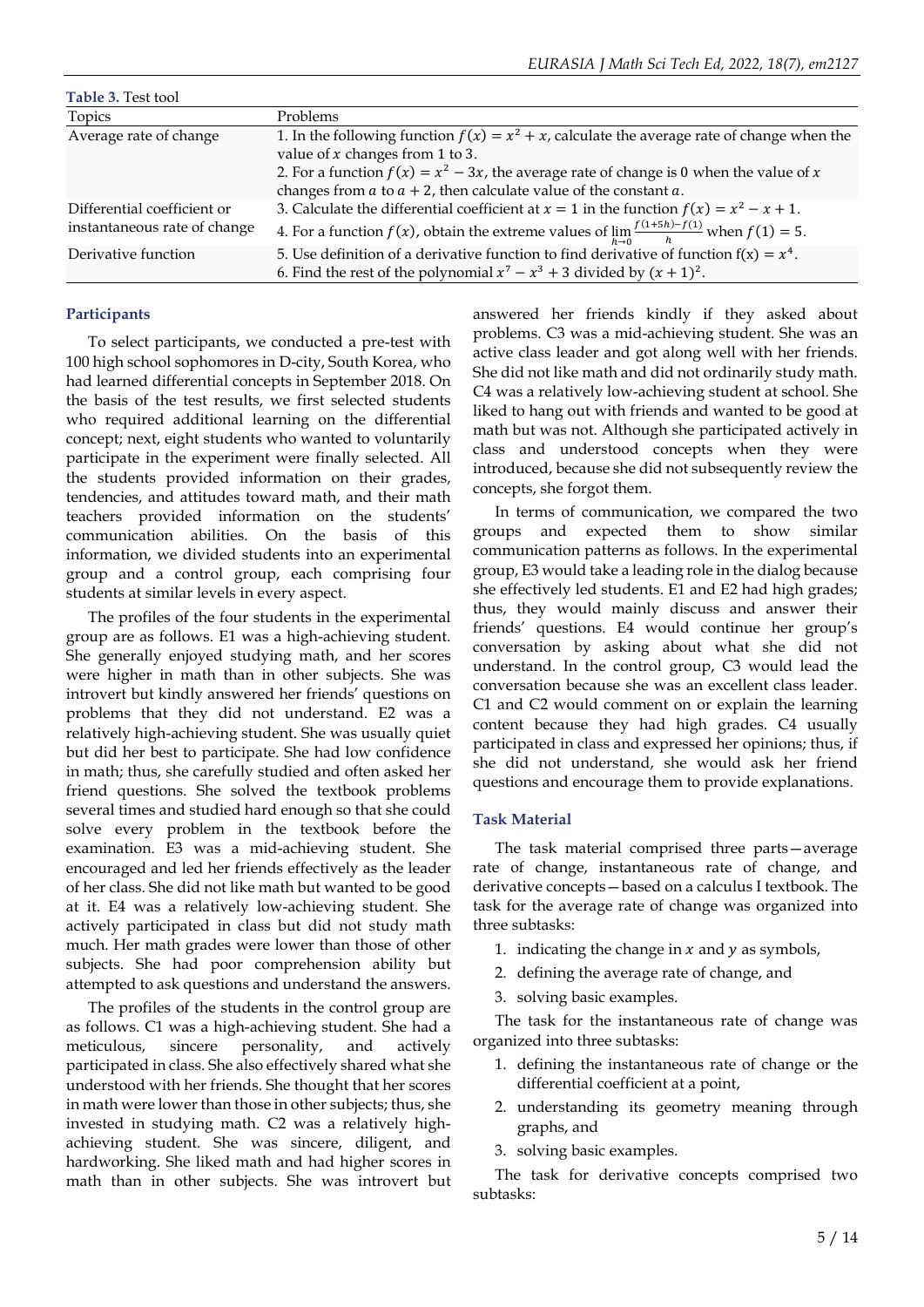|                       |                             | о                        | $\circ$                 | o<br>Experimental group |                           |                         |            |                |                         | Control group            |                             |                 |                |
|-----------------------|-----------------------------|--------------------------|-------------------------|-------------------------|---------------------------|-------------------------|------------|----------------|-------------------------|--------------------------|-----------------------------|-----------------|----------------|
| Category              |                             | $\rm E1$                 | $\rm E2$                | $\mathop{\mathrm{E3}}$  | $\mathrm{E}4$             |                         | Total      | C1             | C2                      | $\rm C3$                 | C4                          |                 | Total          |
| ${\bf R}$             | $\rm NCA$                   | $\overline{a}$           |                         |                         |                           |                         |            |                |                         | $\overline{\phantom{0}}$ | $\mathbf{1}$                | $\mathbf{1}$    |                |
|                       | $NCR$                       |                          |                         |                         |                           |                         |            |                |                         |                          |                             |                 |                |
|                       | <b>NSA</b>                  |                          |                         |                         |                           |                         |            | $\mathbf{1}$   |                         | $\mathbf{1}$             | $\mathbf{1}$                | 3               | $\overline{4}$ |
|                       | $_{\rm NSR}$                |                          |                         |                         |                           |                         |            |                |                         |                          |                             |                 |                |
| $\mathbf M$           | NCA                         | $\overline{\phantom{0}}$ |                         |                         | $\mathbf{1}$              | $\mathbf{1}$            |            |                |                         | $\overline{\phantom{a}}$ | $\overline{2}$              | $\overline{2}$  |                |
|                       | ${\rm NCR}$                 |                          |                         |                         |                           |                         |            |                |                         |                          |                             |                 | $\,8\,$        |
|                       | <b>NSA</b>                  |                          | 1                       |                         |                           | 1                       | $\sqrt{2}$ | 1              |                         | $\overline{2}$           | $\ensuremath{\mathfrak{Z}}$ | 6               |                |
|                       | $_{\rm NSR}$                |                          |                         |                         |                           |                         |            |                |                         |                          |                             |                 |                |
| ${\rm DM}$            | $\rm NCA$                   | $\mathbf{1}$             | $\overline{2}$          |                         |                           | 3                       |            |                |                         |                          | $\overline{2}$              | $\sqrt{2}$      |                |
|                       | $NCR$                       |                          |                         |                         |                           |                         | $11\,$     |                |                         |                          |                             |                 | 16             |
|                       | <b>NSA</b>                  | $\mathbf{1}$             | $\overline{2}$          | $\mathbf{1}$            | 2                         | 6                       |            | 3              | $\mathbf{1}$            | $\overline{4}$           | 6                           | $14\,$          |                |
|                       | $_{\rm NSR}$                |                          | $\mathbf{1}$            |                         | $\mathbf{1}$              | $\overline{\mathbf{c}}$ |            |                |                         |                          |                             |                 |                |
| ${\rm AI}$            | NCA                         | $\overline{7}$           | $\overline{\mathbf{4}}$ | $\overline{\mathbf{4}}$ | 10                        | 25                      |            | 6              | $\overline{2}$          | $\mathbf{1}$             | $\mathbf{1}$                | $10\,$          |                |
|                       | ${\rm NCR}$                 |                          |                         |                         |                           | 1                       |            |                |                         |                          |                             |                 | $11\,$         |
|                       | <b>NSA</b>                  | $\overline{2}$           | $\mathbf{1}$            | 1                       | $\ensuremath{\mathbf{3}}$ | 7                       | $34\,$     |                |                         | 1                        |                             | $\mathbf{1}$    |                |
|                       | $\ensuremath{\mathsf{NSR}}$ |                          |                         | 1                       |                           | 1                       |            |                |                         |                          |                             |                 |                |
| $\overline{Q}$        | <b>NCA</b>                  | $\overline{2}$           | $\overline{7}$          | 29                      | 6                         | $\bf 44$                |            | 7              | $\mathbf{1}$            | $14\,$                   | 5                           | $\overline{27}$ |                |
|                       | $NCR$                       |                          |                         |                         |                           |                         |            |                |                         |                          |                             |                 | 27             |
|                       | $_{\rm NSA}$                |                          |                         | 1                       |                           | $\mathbf{1}$            | $45\,$     |                |                         |                          |                             |                 |                |
|                       | $_{\rm NSR}$                |                          |                         |                         |                           |                         |            |                |                         |                          |                             |                 |                |
| $\boldsymbol{\rm{A}}$ | <b>NCA</b>                  | $10\,$                   | 5                       | $\overline{2}$          | 6                         | 23                      |            | 10             | $\overline{\mathbf{4}}$ | $\overline{\mathbf{4}}$  | $\mathbf{1}$                | 19              |                |
|                       | $NCR$                       | $\overline{\phantom{a}}$ |                         |                         |                           |                         |            |                |                         |                          |                             |                 |                |
|                       | <b>NSA</b>                  | 11                       | 13                      | $\,8\,$                 | 13                        | 45                      | 69         | $\overline{7}$ | 6                       | $\overline{4}$           | 5                           | 22              | $41\,$         |
|                       | $\ensuremath{\mathsf{NSR}}$ | $\mathbf 1$              |                         |                         |                           | $\mathbf{1}$            |            |                |                         |                          |                             |                 |                |
| Total                 |                             | 35                       | 36                      | 48                      | 42                        |                         | 161        | 35             | $14\,$                  | 31                       | 27                          |                 | 107            |

**Table 4.** Frequency by language category

# 1. defining the concept of derivative and

2. solving basic examples.

In the case of subtasks that define and explain mathematical concepts, we left blanks so that the students directly filled in the formulas, terminologies, and symbols. For the example subtasks, only the problems were presented, and the students were asked to solve them.

#### **Data Collection and Analysis**

All classes were recorded by camcorder, with the consent of the students, and transcribed. The transcript included various verbal expressions that could reveal students' behavior, attitudes, and feelings. Individual interviews were conducted with all four students in the experimental group, and interviews in the control group were conducted only when confirmation was required. Individual interviews were recorded and the recordings transcribed after receiving students' consent. In the interviews with the experimental group, we asked students whether *Geogebra* and cooperative learning were helpful. The purpose of these questions was to assess whether students' understanding of differential concepts changed and they encountered any difficulties while communicating with each other. We also attempted to determine students' perspectives of learning using *Geogebra*. Students' language expressions in the transcript were coded based on the framework in **Table 1** and four perspectives in the analysis. Based on the coded data, we calculated the categorical frequency of each student's language. We examined language frequency and class scenes to assess how students' understanding of differential concepts changed. Triangulation verification was conducted by discussing the data in the process of analysis.

# **RESULTS AND DISCUSSION**

# **Analysis by Language Category**

**Table 4** presents our classification results of eight students' speech expressed during their cooperative learning, extracting speech only related to differential concepts. Comparing the discourse between the experimental group and the control group, we identified four characteristics of communication. First, the total speech frequency of the experimental group (161) was approximately 50% more than that of the control group (107). This finding demonstrates that students' class participation increased in a dynamic geometry environment where the teacher's intervention was excluded. Second, the ratio of speech categories, AI, Q, and A, to actual communication functions was 92% in the experimental group and 74% in the control group. In addition, the speech frequency of NSA and NSR meaning cooperation or agreement with others was 64 in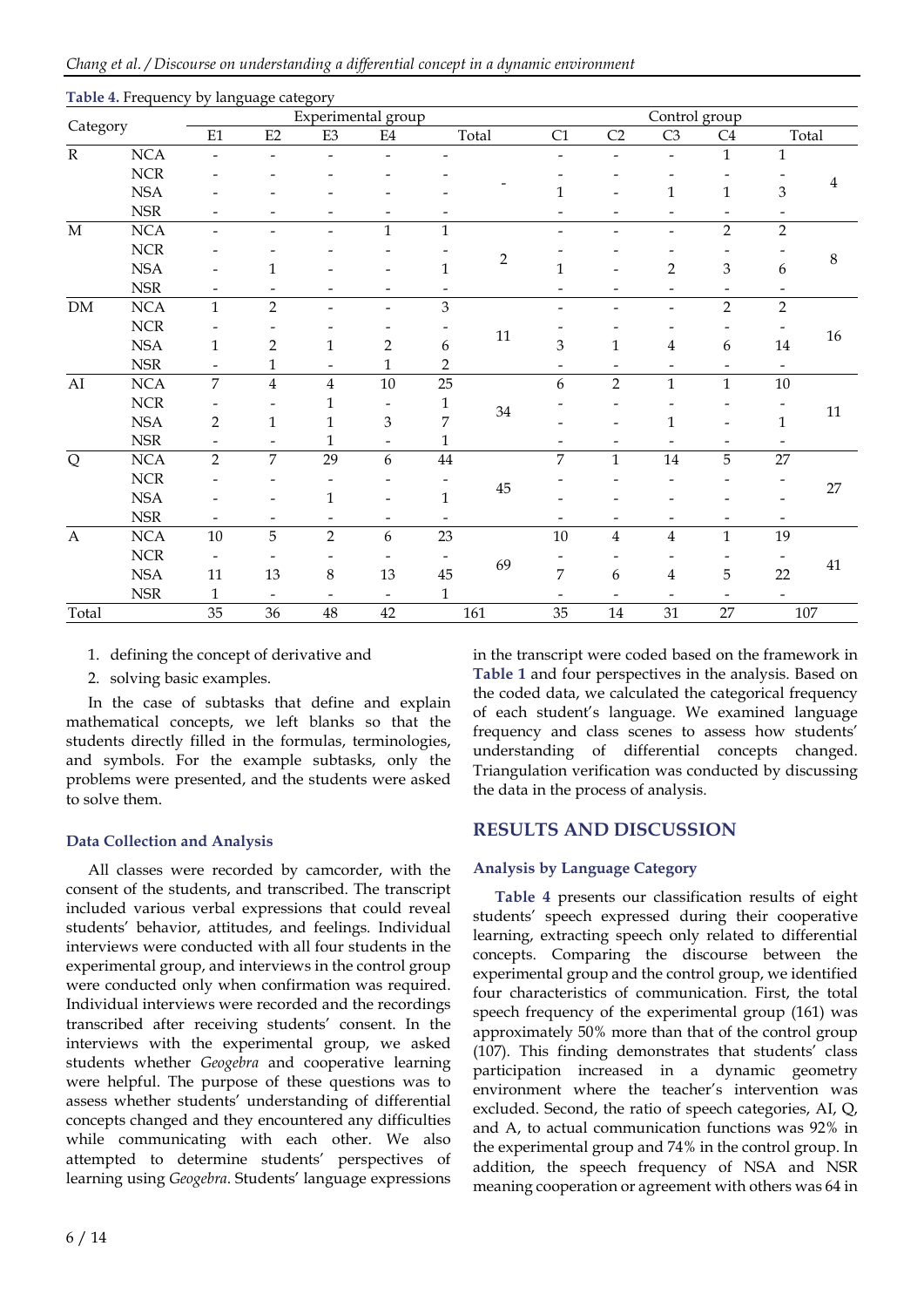the experimental group and 46 in the control group. These results show that the interaction among students in the dynamic geometry environment generated more than in an environment that did not. Third, in both groups, students' speech corresponding to CR and CT was not observed. This finding reveals that most students avoided words or actions that threaten their peers with criticism or commands during cooperative learning. Fourth, for the control group, no linguistic evidence affected communication related to accommodation that indicated students' changes; in the experimental group, we observed five corresponding pieces of evidence. The biggest difference between the two groups was to use *Geogebra*; thus, we interpreted this result to be due to environment in which rich visual mediators can be used. The evidence for this interpretation is presented in detail in class scenes.

We now examine the two groups' speech characteristics in detail. In the experimental group class, there were 175 speech states by students, 161 of which related to differential concepts. **Table 4** highlights three notable findings for the experimental group. First, of the 161 speech states, 96 concerned cognitive assimilations, one involved cognitive accommodation, 60 concerned socio-cultural assimilations, and four involved sociocultural accommodations. In addition, 53 socio-cultural assimilations related to speech states (88%) manifested as practical communication AI, Q, and A. This finding indicates that the amount of communication in the experimental group was higher than that in the control group. Second, unlike in the control group, cognitive and socio-cultural accommodation states occurred in the experimental group. This phenomenon can be demonstrated to stem from a conceptual change in students as a result of their practical communication. Third, in terms of communication, E3 and E4 accounted for a relatively high proportion of speech states. This finding could be attributed to E3 having low grades but exhibiting leadership as one of the class leaders and E4 having low grades but a desire to complete tasks.

In the control group class, there were 131 speech states by students, and 107 of these related to the differential concepts. First, among the 107 speech states, cognitive assimilation occurred 61 times and sociocultural assimilation occurred 46 times. In addition, socio-cultural assimilation states involved practical communication AI, Q, and A 23 times (50%). When expanded to all speech states, the ratio decreases to 24%. This finding demonstrates that communication in the control group lessons was less successful than that in the experimental group. Second, cognitive and sociocultural accommodation did not occur in the control group. We interpret that this finding occurred because of students' non communicative speech states R, M, and CM or that the correction and the knowledge development did not manifest in discourse. Third, in terms of communication, C1 and C3 accounted for a

relatively high proportion of the speech. This finding can be attributed to C1's high performance and activeness and C3's leadership as one of the class leaders. Additionally, compared with C4, C2's grades were higher but her frequency of speaking was lower, which could be attributed to C2's tendency not to actively participate.

## **Detailed Language Analysis by Class Topic**

We analyzed students' language by class topic. No differences in how students communicated in the average rate of change and the derivative classes were observed. However, we found qualitative differences between two groups in the instantaneous rate of change class. Because these differences could not be analyzed based on achievement results, we determined that these conversational changes (accommodation) would affect the understanding of the differential concept. Therefore, we additionally performed the class scene analysis only for the instantaneous rate of change.

#### *Average rate of change class*

**Table 5** presents our classification results of eight students' speech expressed in the average rate of change classes. This class produced two important findings. First, in both groups, only assimilation states occurred. We interpret this phenomenon as a result of no students who had difficulty with the average rate of change because they had already learned the differential concepts. In particular, C3, C4, and E4 felt comfortable learning the average rate of change, although all their answers to questions on this concept on the pre-test were wrong. Regarding these findings, C3, C4, and E4 respectively stated the following in the interview: "I learned it so long ago, so I couldn't remember it at first. I didn't know what to get, so I couldn't solve it, but I thought about it while studying together;" "I forgot, but it was so easy to look again;" "In the first test, I didn't know the term the average rate of change, but in the second test, it was easy to know the formula." In addition, most students had good results on the posttest, except that E4 incorrectly answered question 2. These findings reveal that students can understand the concept of average rate of change rather easily. Second, the incidence of actual communication AI, Q, and A was higher in the experimental group (33%) than in the control group (23%), and the actual frequency of speech states was higher in the experimental group than in the control group. These findings can be seen because the students communicated through computers. Notably, in the video, the students in the experimental group discussed computers at the beginning of the class.

Now, we discuss both groups' speech characteristics in more detail. In the experimental group's average rate of change class, there were 66 speech states by students, 63 of which related to the average rate of change. As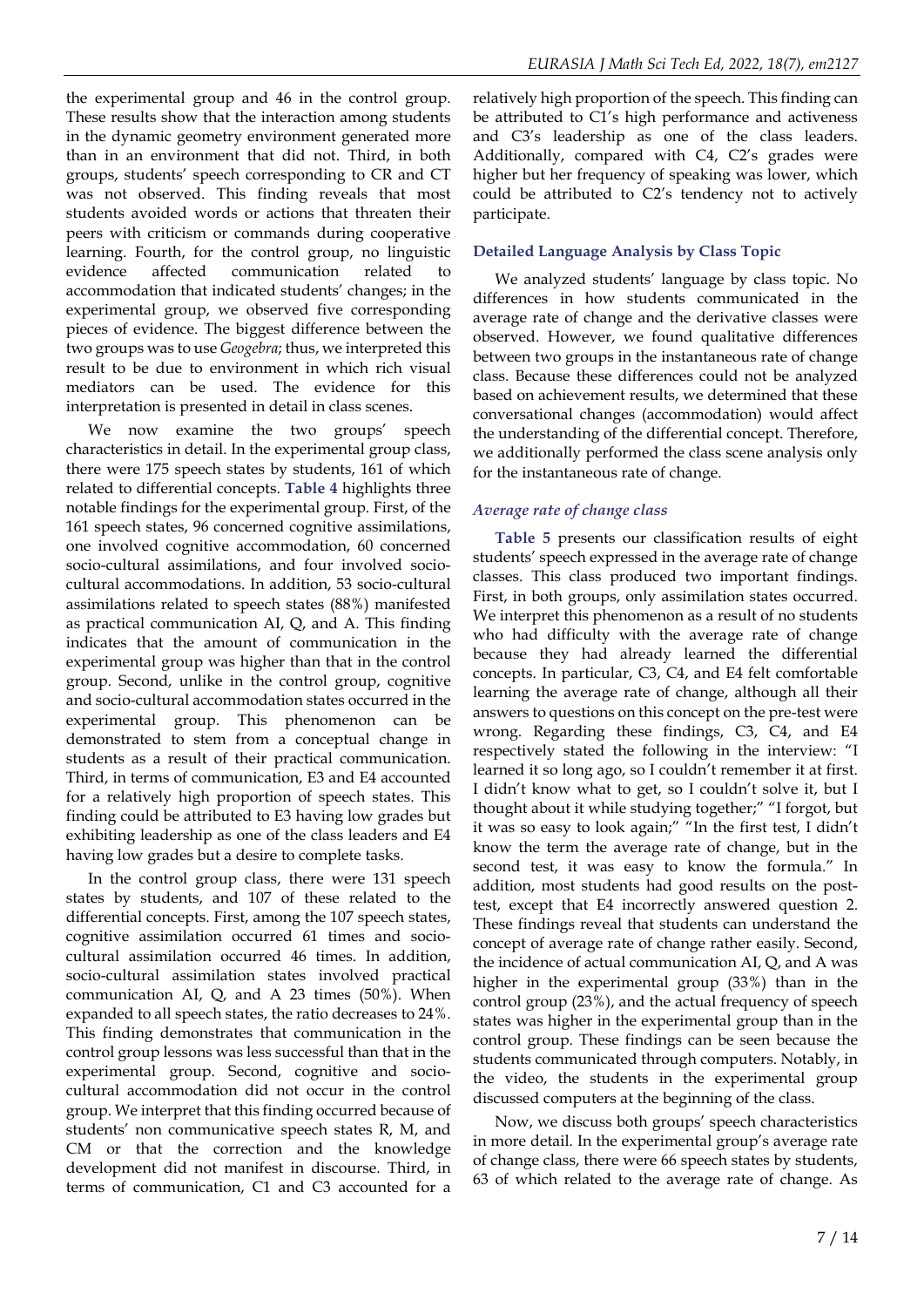|          |            |    | $\cdot$ | $\cdot$ | Experimental group |    |       |    |    | Control group  |                |       |    |
|----------|------------|----|---------|---------|--------------------|----|-------|----|----|----------------|----------------|-------|----|
| Category |            | E1 | E2      | E3      | E4                 |    | Total | C1 | C2 | C <sub>3</sub> | C <sub>4</sub> | Total |    |
| M        | <b>NCA</b> |    |         |         |                    |    |       |    |    |                |                |       |    |
|          | <b>NSA</b> |    |         |         |                    |    |       |    |    |                | 3              | 6     |    |
| DM       | <b>NCA</b> |    |         |         |                    |    |       |    |    |                |                |       |    |
|          | <b>NSA</b> |    | -       |         |                    |    |       |    |    | 3              | 6              | 6     | h  |
| AI       | <b>NCA</b> | 3  |         |         | 4                  |    |       |    |    |                |                |       |    |
|          | <b>NSA</b> |    |         |         | റ                  | ◠  | 11    |    |    |                |                |       |    |
| Q        | <b>NCA</b> |    | 4       | 12      | 4                  | 21 | 22    | 3  |    | 7              | 3              | 13    | 13 |
|          | <b>NSA</b> |    | -       |         |                    |    |       |    |    |                |                |       |    |
| A        | <b>NCA</b> | 4  | ∍       | ∍       |                    | q  | 27    | 5  | ∍  | ∍              |                | q     | 19 |
|          | <b>NSA</b> | 5  | 5       | 3       | 5                  | 18 |       | 3  | 3  |                | 3              | 10    |    |
| Total    |            | 14 | 13      | 19      | 17                 |    | 63    | 15 | 5  | 14             | 13             | 47    |    |

#### **Table 5.** Frequency of average rate of change

#### **Table 6.** Frequency of instantaneous rate of change

|                |            |              |    | Experimental group       |                          |               |    |    |                                  | Control group            |                |       |    |
|----------------|------------|--------------|----|--------------------------|--------------------------|---------------|----|----|----------------------------------|--------------------------|----------------|-------|----|
| Category       |            | E1           | E2 | E3                       | E4                       | Total         |    | C1 | C <sub>2</sub><br>C <sub>3</sub> |                          |                | Total |    |
| $\mathbb{R}$   | <b>NCA</b> |              |    |                          |                          |               |    |    |                                  |                          |                |       |    |
|                | <b>NSA</b> |              |    | -                        |                          |               |    |    |                                  |                          |                | 3     |    |
| $\mathbf M$    | <b>NCA</b> |              |    |                          |                          |               |    |    |                                  |                          |                |       |    |
|                | <b>NSA</b> | -            | 1  | $\overline{\phantom{a}}$ | $\overline{\phantom{a}}$ |               |    |    |                                  |                          |                |       |    |
| <b>DM</b>      | <b>NCA</b> | 1            | 1  |                          |                          | $\mathcal{P}$ |    |    |                                  |                          | 1              | 1     |    |
|                | <b>NSA</b> |              |    |                          | 2                        | 4             | 8  | 1  |                                  | 2                        | $\overline{2}$ | 5     | 6  |
|                | <b>NSR</b> |              | 1  |                          |                          | 2             |    |    |                                  |                          |                |       |    |
| AI             | <b>NCA</b> | 4            | 3  | $\mathfrak{D}$           | 6                        | 15            |    | 4  | $\mathcal{D}$                    | 1                        | 1              | 8     |    |
|                | <b>NCR</b> |              |    |                          |                          |               |    |    |                                  |                          |                |       |    |
|                | <b>NSA</b> | 2            |    |                          |                          | 3             | 20 |    |                                  |                          |                |       | 8  |
|                | <b>NSR</b> |              |    |                          | $\overline{\phantom{a}}$ | 1             |    |    |                                  |                          |                |       |    |
| $\overline{Q}$ | <b>NCA</b> | $\mathbf{1}$ | 2  | 14                       | $\overline{2}$           | 19            | 19 | 4  |                                  | $\overline{2}$           | $\overline{2}$ | 8     | 8  |
| $\mathbf{A}$   | <b>NCA</b> | 5            | 3  |                          | 5                        | 13            |    | 3  | $\overline{2}$                   |                          | 1              | 7     |    |
|                | <b>NSA</b> | 3            | 5  | 5                        | 4                        | 17            | 31 | 3  | 2                                | 3                        |                | 9     | 16 |
|                | <b>NSR</b> |              |    | $\overline{\phantom{a}}$ | $\overline{\phantom{0}}$ | 1             |    |    |                                  | $\overline{\phantom{0}}$ |                | ۰     |    |
| Total          |            | 17           | 17 | 25                       | 20                       |               | 79 | 16 | 6                                | 10                       | 10             | 42    |    |

**Table 4** shows, this 63 comprised 41 cognitive assimilation states and 22 socio-cultural assimilation states. The frequency of socio-cultural assimilationrelated speech states that involved actual communication AI, Q, and A was 21 (96%), and this ratio declined to 33% when expanded to all speech states in the entire class. In the control group, there were 61 speech states by students, 47 of which related to the differential concepts. This 47 comprised 24 cognitive assimilation states and 23 socio-cultural assimilation states. The frequency of socio-cultural assimilation states that involved practical communication AI, Q, and A was 11(48%), and this ratio declined to 23% when expanded to all speech states in the entire class.

#### *Instantaneous rate of change class*

**Table 6** presents our classification results of eight students' speech expressed in the instantaneous rate of change classes. We found a qualitative difference in the discourse between the two groups. Only assimilation states occurred in the control group, both assimilation and accommodation states occurred in the experimental

group. In the discourse of the control group, communication between students occurred through literal transmissions (scene 2; C-74, 76, 80, 82, 85, 87). However, in the experimental group, knowledge was doubly mediated through literal expressions (scene 1; E-62, 66, 67) and graphs (scene 1; E-101). In addition, students' communication (scene 1; E-104~110) became more active through direct manipulation activities (scene 1; E-103), allowing students to concentrate on the co-constructing of knowledge. This phenomenon resulted in actual communication and enabled them to influence each other, resulting in cognitive and sociocultural accommodation states. As the analysis of the class scenes demonstrates, this change could be interpreted as being caused by the effects of the dynamic geometry environment. In other words, the dynamic geometry environment facilitated the occurrence of richer visual mediators than those in the control group, leading to discourse changes. Consequentially, the rate of actual communication states was higher in the experimental group (28%) than in control group (21%).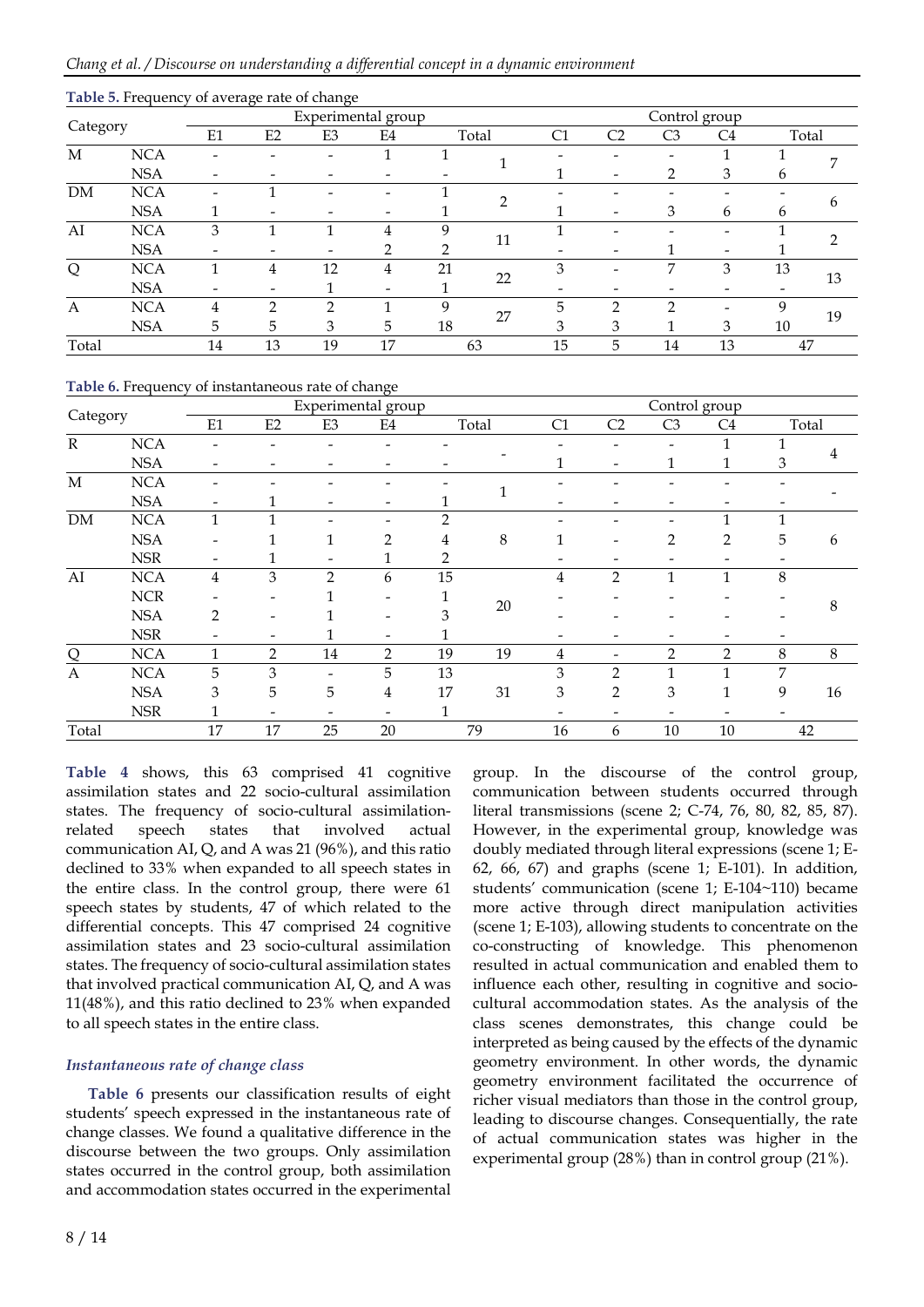We now discuss both groups' speech characteristics in more detail, including the class scenes where the difference in the communication methods between the two groups was noticeable. First, in the experimental group, there were 87 speech states by students, 79 of which related to the instantaneous rate of change. As **Table 6** demonstrates, this 79 involved 49 cognitive assimilation states, 1 cognitive accommodation state, 25 socio-cultural assimilation states, and 4 socio-cultural accommodation states. In particular, socio-cultural accommodation states appeared only in instantaneous change rate class of the experimental group. We also found that 22 (76%) of the socio-cultural assimilation and socio-cultural accommodation states were related to actual communication function AI, Q, and A.

Scene 1 (**Table 7**) revealed that students in the experimental group communicated through not only the transformation of literal expressions but also the dynamic movement of graphs. Hence, they coconstructed knowledge through richer visual mediators than students in the control group did. In addition, the enlargement of a statement that described the relationship between the differential coefficient and the slope of the tangent was confirmed in this discourse, as the speech of E4 showed.

In E-62-67, students communicated through verbal representations and transformations of literal

**Table 7.** Scene 1

|             |    | Middle omission                                                                                                                                                            |   |            |
|-------------|----|----------------------------------------------------------------------------------------------------------------------------------------------------------------------------|---|------------|
| $E-62$ $E3$ |    | Extreme value of average rate of change when $\Delta x \rightarrow 0$ ?                                                                                                    |   | <b>NCA</b> |
| E-63        |    | E4 Extreme value?                                                                                                                                                          | O | <b>NCA</b> |
|             |    | E-64 E2 Limit if it is extreme?                                                                                                                                            | O | <b>NCA</b> |
|             |    | E-65 E4 Oh, you can put a 'lim' in front of the average rate of change.                                                                                                    | A | <b>NCR</b> |
|             |    | E-66 E1 When the limit $\Delta x$ goes to 0, $\frac{\Delta y}{\Delta x}$ .                                                                                                 |   | AI NSA     |
| E-67        | E3 | Oh! Then you can put the 'lim' on the expression above $\lim_{\Delta x \to 0} \frac{\Delta y}{\Delta x} = \lim_{\Delta x \to 0} \frac{f(a + \Delta x) - f(a)}{\Delta x}$ . |   | AI NSA     |
| E-68        |    | All Yes. That's right.                                                                                                                                                     | A | <b>NSA</b> |
|             |    | ··· Middle omission ···                                                                                                                                                    |   |            |

All four students were talking to each other looking at the average rate of change graph drawn using Geogebra on a laptop.

| E-101 E1  | But when I look for a slope, I get an x increment over y increment. So, slope of straight line                                                                       | AI           | <b>NCA</b> |
|-----------|----------------------------------------------------------------------------------------------------------------------------------------------------------------------|--------------|------------|
|           | passing through two points is $f(b) - f(a)$ over $b - a$ , which is same as average rate of change.                                                                  |              |            |
| E-102 All | Ah! That's right!                                                                                                                                                    | A            | <b>NSA</b> |
| E-103 E1  | I can move this. If I get close to this point                                                                                                                        | AI           | <b>NCA</b> |
|           | At this time, E1 drew a tangent line on (2, 1) using Geogebra. Then she dragged point (4, 7) to (2,                                                                  |              |            |
|           | $1$ ).                                                                                                                                                               |              |            |
|           | $f(x) = \frac{x^3}{8} - \frac{x}{2}$<br>$f(x) = \frac{x^3}{8} - \frac{x}{2} + 1$<br>$f(x) = \frac{x^3}{8} - \frac{x}{2} + 1$<br>$f(x) = \frac{x^3}{8} - \frac{x}{2}$ |              |            |
|           |                                                                                                                                                                      |              |            |
| E-104 E4  | The line is getting closer.                                                                                                                                          | AI           | <b>NCA</b> |
| E-105 E2  | The red line and the blue line get the same.                                                                                                                         | AI           | <b>NCA</b> |
| E-106 E3  | Ah-ha! When this point is near to this point, it is tangent. Is this $(2, 1)$ ? Then, when $(4, 7)$                                                                  | AI           | <b>NCR</b> |
|           | approaches $(2, 1)$ , the slope of the tangent becomes equal. $(4, 7)$ overlaps with $(2, 1)$ and this line<br>overlaps with the tangent.                            |              |            |
| E-107 E1  | Yes.                                                                                                                                                                 | $\mathsf{A}$ | <b>NSA</b> |
| E-108 E4  | Ah~! The slope of tangent is the same.                                                                                                                               |              | DM NSR     |
| E-109 E2  | Oh! Same as the slope of the tangent at point (2, 1).                                                                                                                |              | DM NSR     |
| F 440 F0  | $\bigcap_{i=1}^{n}$ d 1 d $\bigcap_{i=1}^{n}$ d 1 d $\bigcap_{i=1}^{n}$ d 1 d $\bigcap_{i=1}^{n}$ d 1 d $\bigcap_{i=1}^{n}$                                          |              | AT AICD    |

E-110 E3 Oh, so the extreme value of the average rate of change is not equal to 0, is it equal to the tangent AI NSR slope? The slope of the tangent is equal to the differential coefficient at  $x = 2$ . E-111 E3 Well, let's get our concept organized and go over. CT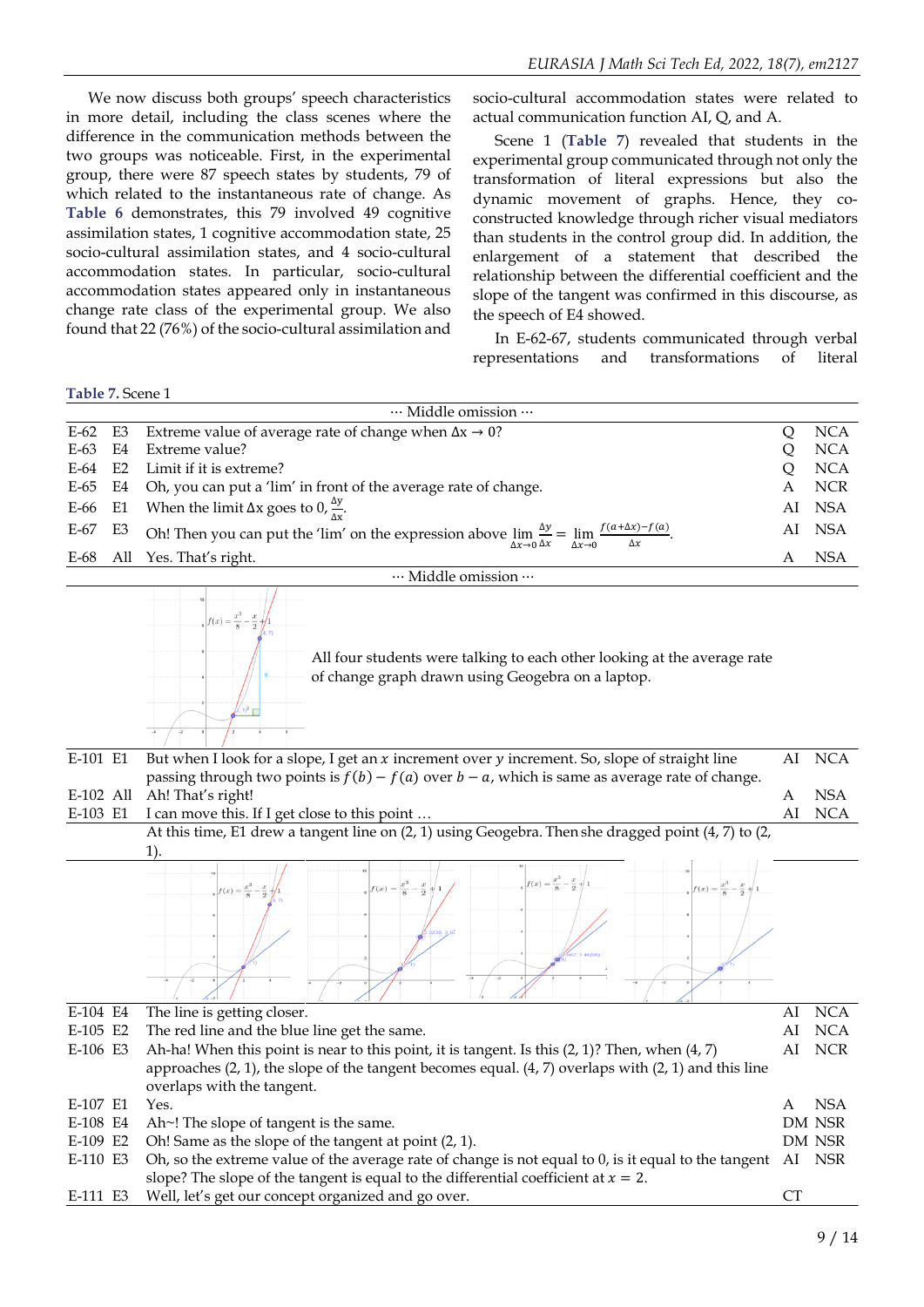**Table 8.** E4's active communication





Students in the experimental group communicating with each other while watching the process by which a straight line is a tangent on the laptop

E4 actively communicating as a participant by pointing to the tangent line with her hand

expressions. In E-65, E4 attempted to attach the "lim" expression to the average rate of change which qualifies as cognitive accommodation even if it did not result in fully understanding the concept of limit. This shows that she transformed the concept of average rate of change into that of instantaneous rate of change. Although she used these verbal expressions, it is difficult to say that she understood the concept of limit. These changes were objectified through a common identification process in E-66∼E-68.

Subsequently, students examined the average rate of change graph drawn by using *Geogebra* on the laptop together and confirmed that the slope of the graph was the same as the average rate of change (**Table 8**). The scene 1 demonstrated that the movement of the straightline graph played a conceptual mediating role in the students' acquisition of the concept of instantaneous rate of change.

In the case of E4, although she did not fully understand the concept of average rate of change and instantaneous rate of change on the pre-test, communication by using average rate of change, the "limit" expression transformation (E-65), and the visual representation of the movement of the straight-line graph enabled her to understand the concept of instantaneous rate of change.

At E-103, E1 used *Geogebra* to drag point (4, 7) to point (2, 1), and all students were concentrating and communicating. From E1's Drag, E3 (E-106, E-110), E4

(E-108), and E2 (E-109) consciously accepted that the average rate of change transforms into the instantaneous rate of change and is geometrically equal to the slope of the tangent line. This experience in the dynamic geometry environment produced changes in students' attitudes or feelings of empathy, observed by the acceptance through "ah!" However, understanding the concept by using these visual representations can lead to the formation of false concept images (Tall & Vinner, 1981). Because these the false concept images can later influence the formation of formal differential concepts taught in universities (Robert & Speer, 2001; Sierpinska, 1987, 1990), teachers should pay attention to the teaching and learning of differential concepts.

Next, in control group, there were 50 speech states, 42 of which related to instantaneous rate of change concept. 42 speech states involved 25 cognitive assimilation states and 17 socio-cultural assimilation states (**Table 5**). Nine socio-cultural assimilation states (53%) were related to actual communication AI, Q, and A.

In scene 2 (**Table 9**), the biggest feature revealed in this group was that students only communicated through the transformation of literal expressions. They used literal expressions as visual communication mediators in the co-construction of knowledge. Nevertheless, the narratives of the instantaneous rate of change were abundant, except regarding the geometrical meanings.

**Table 9.** Scene 2

|             |                | Middle omission                                                                                                                                        |    |            |
|-------------|----------------|--------------------------------------------------------------------------------------------------------------------------------------------------------|----|------------|
| $C-73$ $C1$ |                | Now, shall we solve the problem?                                                                                                                       | Q  |            |
| $C-74$      |                | C2 You have to calculate the differential coefficient at $x = 2$ , so you have to find $f'(2)$ .                                                       | A  | <b>NCA</b> |
| $C-75$      | All            | Yeah.                                                                                                                                                  | A  | <b>NSA</b> |
| $C-76$      |                | C2 If you get $f'(x)$ first, you get $2x + 3$ .                                                                                                        | AI | <b>NCA</b> |
|             |                | C-77 C1 Uh, you know we haven't studied differential calculus yet, right?                                                                              | Q  |            |
| $C-78$      | C2             | Oh.                                                                                                                                                    | A  |            |
| $C-79$      | C <sub>3</sub> | She's been rehearsing. You can do that, go on.                                                                                                         | DM |            |
| $C-80$      | C <sub>2</sub> | Yes. First, if you get $f'(x)$ , you get $2x + 3$ , so if you put $x = 2$ into it, the answer is 7.                                                    | AI | <b>NCA</b> |
| $C-81$      | All            | That's right.                                                                                                                                          |    | DM NSA     |
| $C-82$ $C3$ |                | Then, I'll try to solve it once in the original way. $f'(2) = \lim_{\Delta x \to 0} \frac{f(2+\Delta x) - f(2)}{\Delta x}$ , and if you assign $x^2 +$ |    | AI NCA     |
|             |                | 3 <i>x</i> to <i>f</i> ( <i>x</i> ) and solve it $\lim_{x\to 2}$ (7 + $\Delta$ <i>x</i> ), the answer is 7.                                            |    |            |
| $C-83$      | C:4            | The answer is the same as what C2 did earlier.                                                                                                         | AI | <b>NCA</b> |
| $C-84$      |                | Who else did it?                                                                                                                                       |    |            |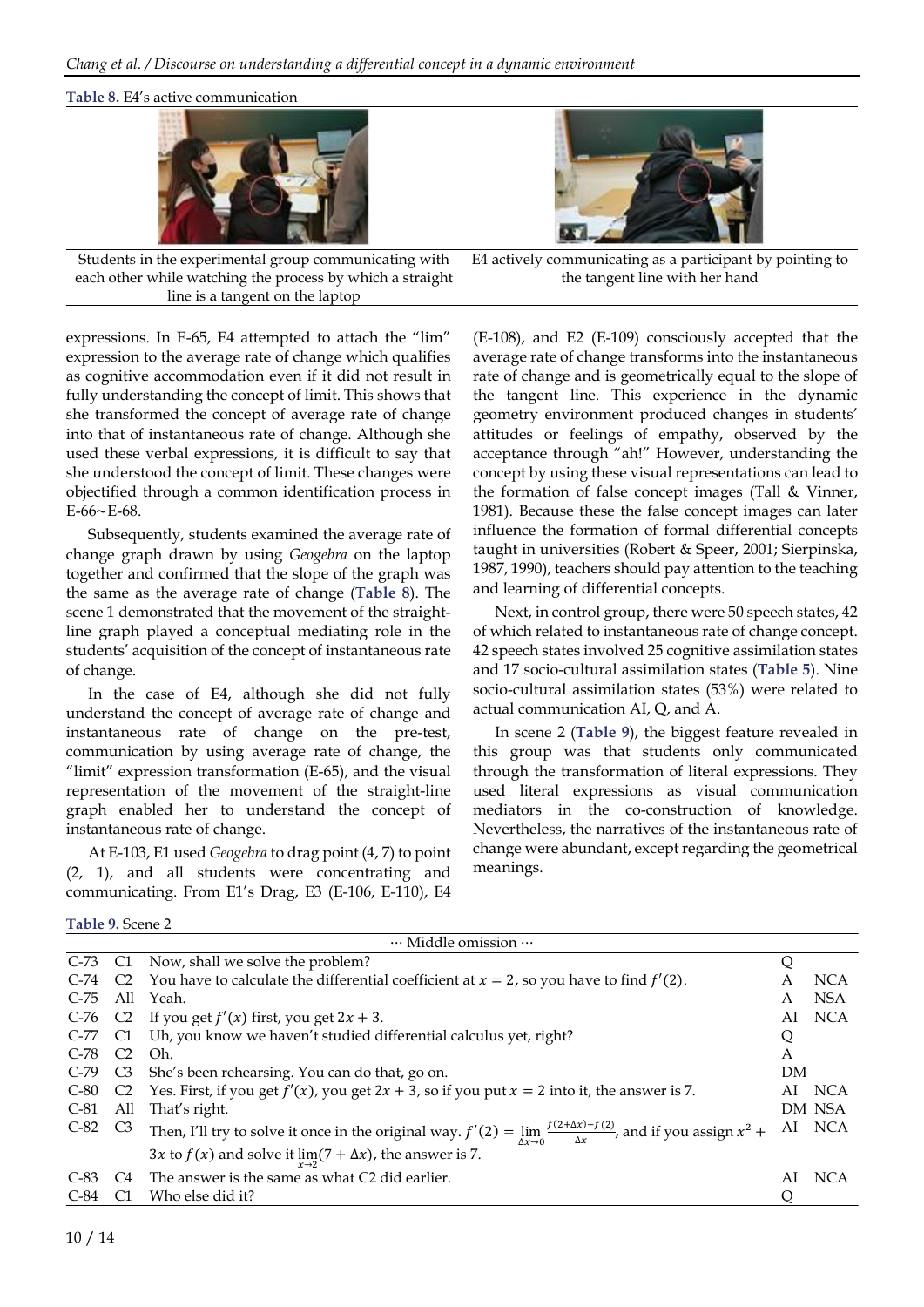|             | Table 9 (continued). Scene 2                                                                                         |    |            |
|-------------|----------------------------------------------------------------------------------------------------------------------|----|------------|
| $C-85$ $C1$ | I solved it with $f'(2) = \lim_{x\to 2} \frac{f(x)-f(2)}{x-2}$ , and when I solved it, the numerator was factorized, |    | AI NCA     |
|             | resulting in $x - 2$ .                                                                                               |    |            |
| $C-86$ $C4$ | Oh! Factorization.                                                                                                   | R  | <b>NCA</b> |
| C-87        | C1 Then, we have $x + 5$ remaining. You can put 2 in $x$ , right? So the answer is 7.                                | AL | NCA        |
|             | C-88 C4 Wow ~! We solved it in three ways. If I solved it alone, I would have only one thing, but                    | M  |            |
|             | together I found three methods!                                                                                      |    |            |

**Table 10.** Frequency on derivative

|          |            |                          |    |                              | Experimental group       |    |       |                          | Control group  |                |                          |              |       |  |  |
|----------|------------|--------------------------|----|------------------------------|--------------------------|----|-------|--------------------------|----------------|----------------|--------------------------|--------------|-------|--|--|
| Category |            | E1                       | E2 | E3                           | E4                       |    | Total | C1                       | C <sub>2</sub> | C <sub>3</sub> | C <sub>4</sub>           |              | Total |  |  |
| M        | <b>NCA</b> |                          |    |                              | -                        |    |       |                          |                | -              |                          |              |       |  |  |
| DM       | <b>NCA</b> |                          |    |                              |                          |    |       |                          |                |                |                          |              |       |  |  |
|          | <b>NSA</b> | $\overline{\phantom{0}}$ |    |                              | $\overline{\phantom{a}}$ |    |       |                          |                |                |                          |              |       |  |  |
| AI       | <b>NCA</b> |                          |    |                              | $\overline{\phantom{a}}$ |    |       |                          |                |                | -                        |              |       |  |  |
|          | <b>NSA</b> | $\overline{\phantom{a}}$ |    |                              |                          |    |       |                          |                |                |                          |              |       |  |  |
|          | <b>NCA</b> |                          |    | ٦                            | -                        |    |       | $\overline{\phantom{a}}$ |                |                | $\overline{\phantom{0}}$ | <sub>b</sub> | h     |  |  |
| A        | <b>NCA</b> |                          |    |                              | $\overline{\phantom{a}}$ |    |       | ◠                        |                |                | $\overline{\phantom{0}}$ | っ            |       |  |  |
|          | <b>NSA</b> | 3                        |    | $\qquad \qquad \blacksquare$ | 4                        | 10 | 11    |                          |                | -              |                          |              | h     |  |  |
| Total    |            | 4                        |    |                              | 5                        |    | 19    | 4                        | κ              | ⇁              |                          | 18           |       |  |  |

In C-74, C2 experienced a recognitive and regenerative assimilation, expressing the meaning of instantaneous rate of change through a literal expression. Subsequently, in C-76 and C-80, she expressed the concrete meaning of  $f'(x)$  by using a literal expression  $2x + 3$  and found the result value 7 through the substitution of  $x = 2$ .

The speech of C2 demonstrates that the regenerative assimilation repeated. Unlike C2, who attempted to solve by using the differential formula, C3 solved by using the definition and showed that the answers by the formula and by the definition were the same (C-85). In C-85 and C-87, C1 attempted to solve by using another differential definition and confirmed that this produced the same answer.

In conclusion, students in the control group identified the meaning of instantaneous rate of change by using three expressions, two definition approaches, and one derivative formula. However, no evidence is observed that students spoke of or constructed the geometrical meaning of instantaneous rate of change.

From the results of the pre-test and post-test, we found that C1 and C2 understood the instantaneous rate of change concept but that C3 did not. This finding suggests that although C3 calculated the instantaneous rate of change by definition, she did not understand its meaning.

#### *Derivative class*

**Table 10** presents our classification results of eight students' speech expressed in the derivative classes. We produced two important findings. First, both groups experienced assimilation, and neither experienced accommodation. Because students had learned the differentiation method before the experiment, our class

observation results demonstrated that both groups solved problems by using the differential formula and that that phenomenon did not cause cognitive conflict. Second, the incidence of socialized speech states was higher in the experimental group (63%) than in the control group (17%), and the frequency of speech states was a little bit higher in the experimental group. This finding suggests that *Geogebra* continues to be a driver of student communication.

We no discuss both groups' speech characteristics in more detail. In the experimental group, there were 22 speech states, 19 of which were related to the concept of derivative. 19 speech states involved six cognitive assimilation states and 13 socio-cultural assimilation states. Among all socio-cultural assimilation states, 92% were socialized speech states that involved actual communication AI, Q, and A. In the control group, there were 20 speech states, 18 of which were related to the concept of derivative. 18 speech states comprised 12 cognitive assimilation states and six socio-cultural accommodation states. Among all the socio-cultural assimilation states, three (50%) were socialized speech states that involved actual communication AI, Q, and A.

#### **Test and Interview**

**Table 11** presents the results of pre-test and post-test. Although C3, C4, E3, and E4 did not demonstrate comprehension of the average rate of change on the pretest, they did on the post-test. Although C2, C3, C4, E2, E3, and E4 did not demonstrate comprehension of the instantaneous rate of change on the pre-test, they did on the post-test, although they used the formula. Most students did not demonstrate comprehension of the derivative on the pre-test, but for all of them, their comprehension levels improved on the post-test.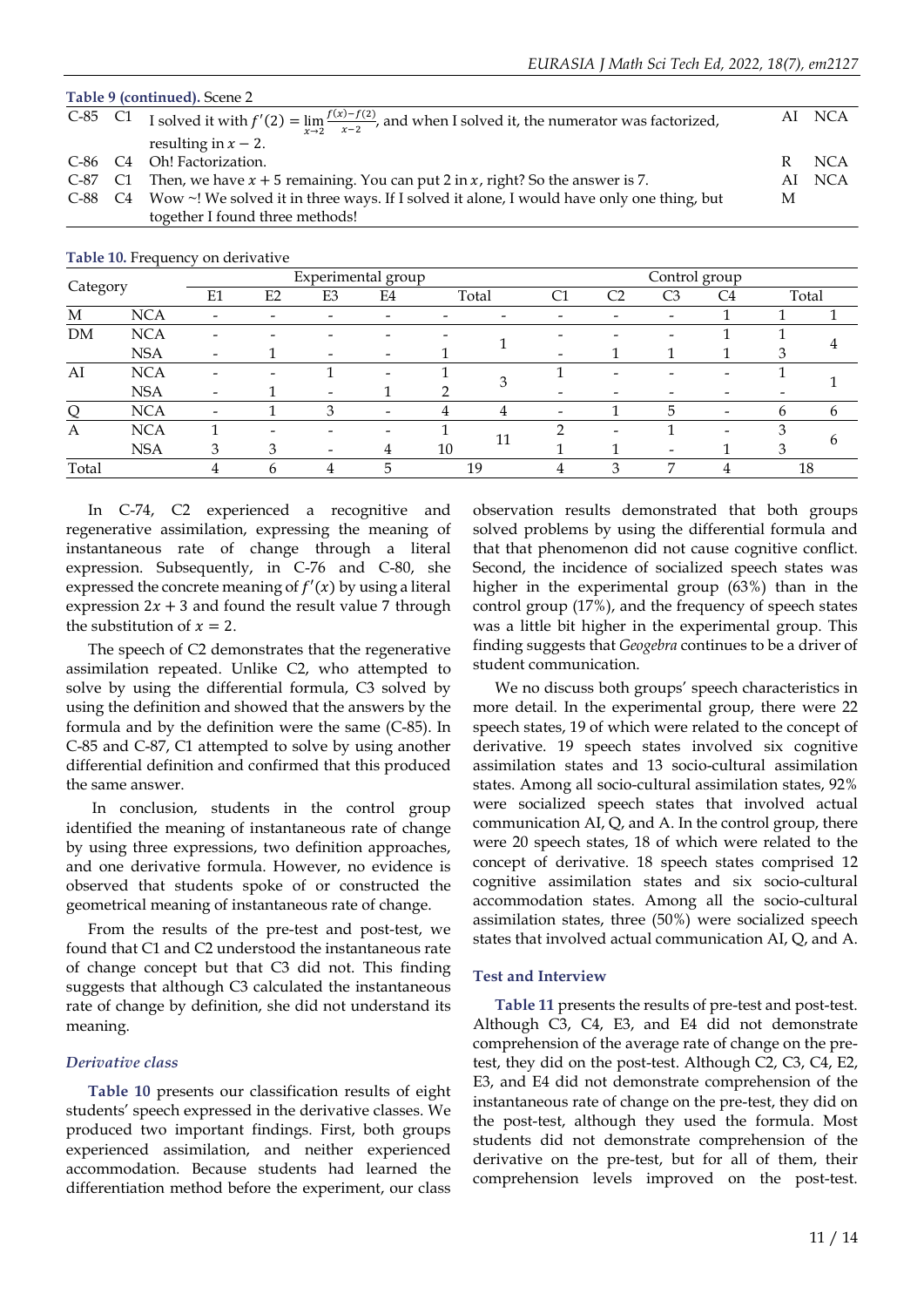|            |                |         |                          |           | Pre-test |                          |                          | Post-test |         |                |                          |                |         |  |  |
|------------|----------------|---------|--------------------------|-----------|----------|--------------------------|--------------------------|-----------|---------|----------------|--------------------------|----------------|---------|--|--|
| Group      |                |         | ∍                        | $3^*$     | 4        | $5^*$                    | $\mathsf{h}$             |           | ി       | $3^*$          | 4                        | $5^*$          | h       |  |  |
| Experiment | E1             | $\circ$ | $\circ$                  | $\bullet$ | $\circ$  | $\overline{\phantom{a}}$ | $\overline{\phantom{0}}$ | $\circ$   | $\circ$ | $\circledcirc$ | $\circ$                  | $\circledcirc$ | $\circ$ |  |  |
|            | E2             | $\circ$ | $\circ$                  | -         |          |                          | -                        | $\circ$   | $\circ$ |                | $\circ$                  | $\bullet$      |         |  |  |
|            | E <sub>3</sub> | $\circ$ | $\overline{\phantom{a}}$ |           |          |                          |                          | $\circ$   | $\circ$ |                | $\circ$                  |                |         |  |  |
|            | E4             |         |                          |           |          |                          | -                        | $\circ$   | $\circ$ | $\bullet$      | $\circ$                  | $\bullet$      |         |  |  |
| Control    | С1             | $\circ$ | $\circ$                  | $\bullet$ | $\circ$  |                          | -                        | $\circ$   | $\circ$ | $_{\odot}$     | $\circ$                  |                |         |  |  |
|            | C2             | $\circ$ | $\circ$                  | -         |          |                          | -                        | $\circ$   | $\circ$ |                | $\circ$                  | $\bullet$      |         |  |  |
|            | C3             |         |                          |           |          |                          |                          | $\circ$   | $\circ$ |                | $\overline{\phantom{a}}$ |                |         |  |  |
|            | C4             |         |                          |           |          |                          |                          | $\circ$   | $\circ$ |                | $\circ$                  |                |         |  |  |

**Table 11.** Results of pre-test and post-test

*Note*. 3\*/5\* ◎: Using the definition; ●: Using the formula

Notably, E1 solved the problem related to the derivative by using the definition and improved more than other students did.

Notably, concluding that the two groups' results on the written tests differ has limitations. However, the analysis of the scenes showed that the difference in the visual mediator increased students' qualitative and quantitative communication in the process of understanding the differential concepts. In the experimental group interviews, all students responded positively to the question on the helpfulness of *Geogebra*. Specifically, the results confirmed that the process of students' dragging objects and visually checking their movement was helpful. In addition, all students in the experimental group reported that colleagues' explanations and cooperation helped them learn. As was observed in the prior results, the analysis of the scenes demonstrated that the difference in the visual mediator increased students' qualitative and quantitative communication in the process of understanding of the differential concepts. These results were consistent with the interview results, that is, the groups exhibited positive attitudes toward the class.

# **CONCLUSIONS AND SUGGESTIONS**

We investigated the cognitive and social processes in which high school students acquire differential concepts through communication in a dynamic geometry environment through some cases. Additionally, we observed how a dynamic geometry environment affects these processes. To achieve this objective, we recruited eight students on the basis of the pre-test results and divided them into an experimental group and a control group. We designed the learning environment to be the same except for manipulating *Geogebra* on the laptop jointly in the experimental group. The two groups' discourse was analyzed by applying an analysis framework that applied both Piaget's (1959) speech category and Rutherford's (2011) neo-Piagetian model. On the basis of our findings, we drew the following conclusion and proposed the following suggestion.

First, our discourse analysis revealed that the dynamic geometry environment improved communication among students and increased their achievement levels, and the class scene and the interview analysis showed that it positively affected their comprehension of the concept of differential. We found that graphic and dynamic representations created by dragging stimulated students' interest and increased communication among them. In particular, cognitive and socio-cultural accommodation states appeared only in the instantaneous change rate class of the experimental group. This finding aligns with those of Sinclair & Moss (2012) and more clearly demonstrated the qualitative difference between the communication of the control and experimental groups.

Second, the scene analysis and interview results regarding the instantaneous rate of change class confirmed that the main features of the dynamic geometric environment, visual expressions, and manipulation activities including drag, positively influenced students' understanding of concepts. Because the instantaneous rate of change has an aspect that is difficult to abstract only through students' real experiences by including the concept of limit, there is a high possibility of causing cognitive conflict in their process of understanding this. However, we found that the manipulation activities involving graphical representation and dragging in the dynamic geometry environment served as the mediator of indirect experience, acting as a catalyst for the co-construction of knowledge through communication.

Third, although the quality of communication was somewhat different through the discourse analysis of the two groups, each participant's role was confirmed in the co-construction of knowledge among all students. This finding suggests that individual student discourse influences other peers in the communication process through participation, perceived change, expansion of concepts, and correction of perceptions. In particular, in the absence of teacher intervention, students' attitude changes occurred in the experimental group in methods that facilitated communication through the influence of rich visual mediators by using *Geogebra.*

Finally, Sfard (2008) divided human thought processes expressed in language into invisible and visible dimensions and claimed that the study of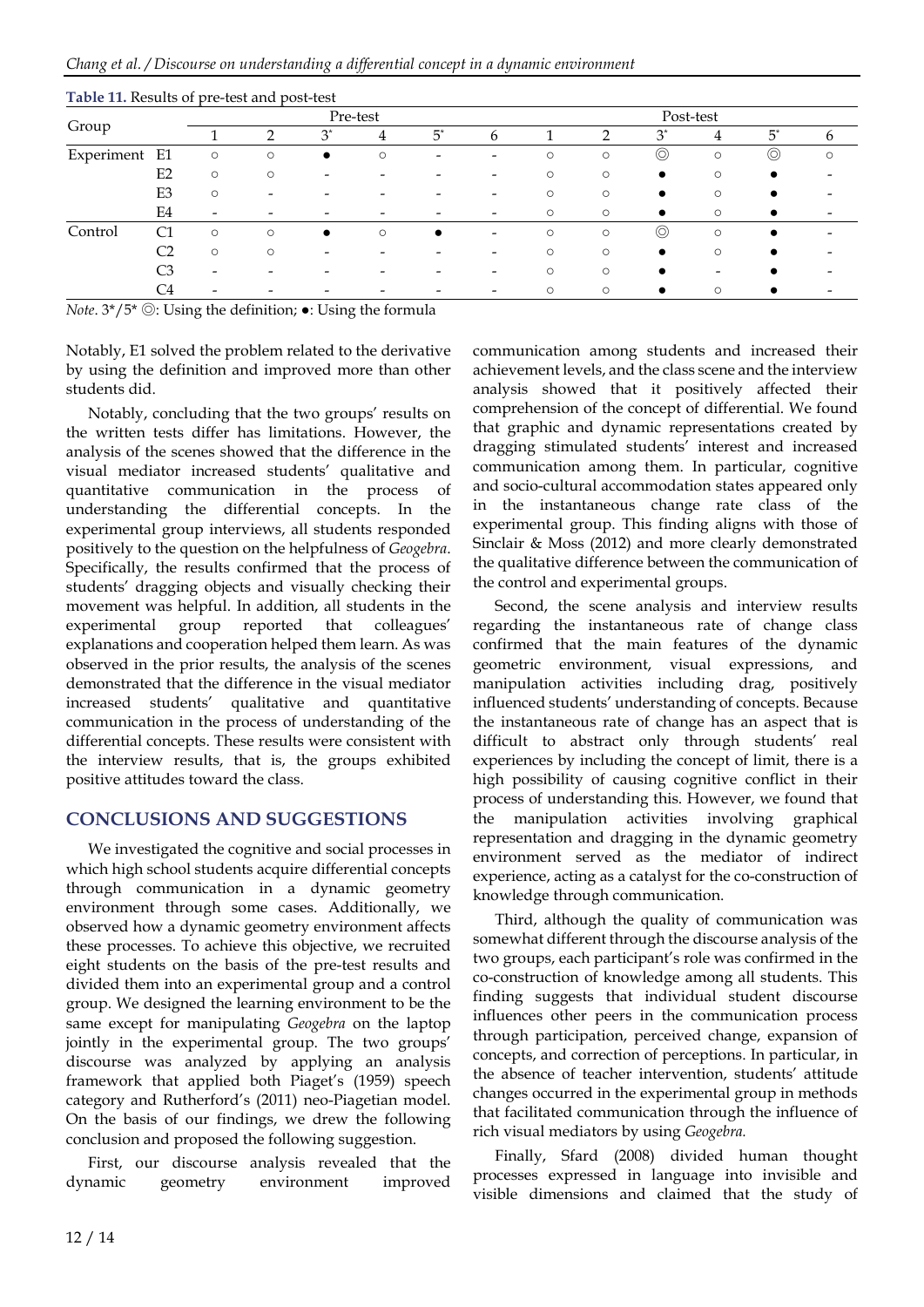invisible, higher thought processes such as Piaget's (1959) reflective abstraction process would be difficult. These arguments imply that it would be difficult to find verbal evidence for assimilation and accommodation states in the processes of class and in individual students. Despite these limitations, in this study, we attempted to demonstrate that by applying Rutherford's (2011) neo-Piagetian model to the discourse analysis of students in high-school differential concept classes, the invisible aspects of human thinking can be analyzed qualitatively and quantitatively. An example of qualitative analysis is to investigate when and what type of assimilation and accommodation states occurred in the process of understanding the concept of differential in high school students, and an example of quantitative analysis is to measure the frequency of such assimilation and accommodation states. Although the results of this study are difficult to generalize to some cases, we expect that precise verbal information on various representations of mathematical content in the process of understanding the concepts of learners could be an opportunity to prepare educational environments corresponding thereto. Therefore, we suggest that the attempts to analyze the discourse on the students' understanding process of various mathematical concepts will be made continuously.

**Author contributions:** All authors have sufficiently contributed to the study, and agreed with the results and conclusions.

**Funding:** No funding source is reported for this study.

**Declaration of interest:** No conflict of interest is declared by authors.

# **REFERENCES**

- Bormanaki, H. B., & Khoshhal, Y. (2017). The role of equilibration in Piaget's theory of cognitive development and its implication for receptive skills: A theoretical study. *Journal of Language Teaching and Research, 8*(5), 996-1005. [https://doi.org/10.17507/jltr. 0805.22](https://doi.org/10.17507/jltr.%200805.22)
- Devries, R. (1997). Piaget's social theory. *American Educational Research Association, 26*(2), 4-17. <https://doi.org/10.3102/0013189X026002004>
- Freudenthal, H. (1991). *Revisiting mathematics education*. Kluwer Academic Publishers.
- Gucler, B. (2013). Examining the discourse on the limit concept in a beginning-level calculus classroom. *Educational Studies in Mathematics, 82*(3), 439-453. <https://doi.org/10.1007/s10649-012-9438-2>
- Hollebrands, K. (2003). High school students' understandings of geometry transformations in the context of a technological environment. *Journal of Mathematical Behavior, 22*(1), 55-72. [https://doi.org](https://doi.org/10.1016/S0732-3123(03)00004-X) [/10.1016/S0732-3123\(03\)00004-X](https://doi.org/10.1016/S0732-3123(03)00004-X)
- Hwang, H. J., & Kim, M. H. (2016). An experimental study on the understanding of the differential concept based on the historical-genetic process

using a technological device. *School Mathematics, 18*(2), 277-300.

- Kang, H. I. (2012). Students' reinvention of derivative concept through construction of tangent lines in the context of mathematical modeling. *School Mathematics, 14*(4), 409-429.
- Kim, D. J., Ferrini-Mundy, J., & Sfard, A. (2012). How does language impact the learning of mathematics? Comparison of English and Korean speaking university students' discourses on infinity. *International Journal of Educational Research, 51-52*(0), 86-108. <https://doi.org/10.1016/j.ijer.2012.01.004>
- Lee, S. G., Shin, J. K., & Kim, K. W. (2014). A case study of perceptions on storytelling mathematics textbooks with computer algebra system. *Communications of Mathematical Education, 28*(1), 66- 79. <https://doi.org/10.7468/jksmee.2014.28.1.65>
- Lewis, K. E. (2017). Designing a bridging discourse: Remediation of a mathematical learning disability. *Journal of the Learning Sciences, 26*(2), 320-365. <https://doi.org/10.1080/10508406.2016.1256810>
- Mariotti, M. (2000). Introduction to proof: The mediation of a dynamic software environment. *Educational Studies in Mathematics*, *44*(1-2), 25-53. <https://doi.org/10.1023/A:1012733122556>
- Mayer, S. J. (2005). The early evolution of Jean Piaget's clinical method. *History of Psychology, 8*(4), 362-382. <https://doi.org/10.1037/1093-4510.8.4.362>
- NCTM. (2000). *Principles and standards for school mathemati*cs. National Council of Teachers of Mathematics.
- Oh, H. Y. (2018). A study on understanding of differentiation. *Communications of Mathematical Education, 19*(4), 639-661. [https://doi.org/10.7468/](https://doi.org/10.7468/jksmee.2018.32.2.131) [jksmee.2018.32.2.131](https://doi.org/10.7468/jksmee.2018.32.2.131)
- Park, E. J. (2017). *Analysis of understanding of tangent and differential coefficients of high school students* [Master' thesis, Chonnam National University].
- Piaget, J. (1928). *Judgment and reasoning in the child*. Routledge & Kegan Paul.
- Piaget, J. (1959). *The language and thought of the child*. Routledge & Kegan Paul.
- Robert, A., & Speer, N. (2001). Research on the teaching and learning of calculus/elementary analysis. In D. Holton (ed.), *The teaching and learning of mathematics at university level* (pp. 283-299). Kluwer Academic Publishers. [https://doi.org/10.1007/0-306-47231-](https://doi.org/10.1007/0-306-47231-7_26) [7\\_26](https://doi.org/10.1007/0-306-47231-7_26)
- Rutherford, G. D. (2011). A model of assimilation and accommodation in the cognitive & cultural realms. *Dynamical Psychology*.
- Sfard, A. (2007). When the rules of discourse change, but nobody tells you: Making sense of mathematics learning from a commognitive standpoint. *The*